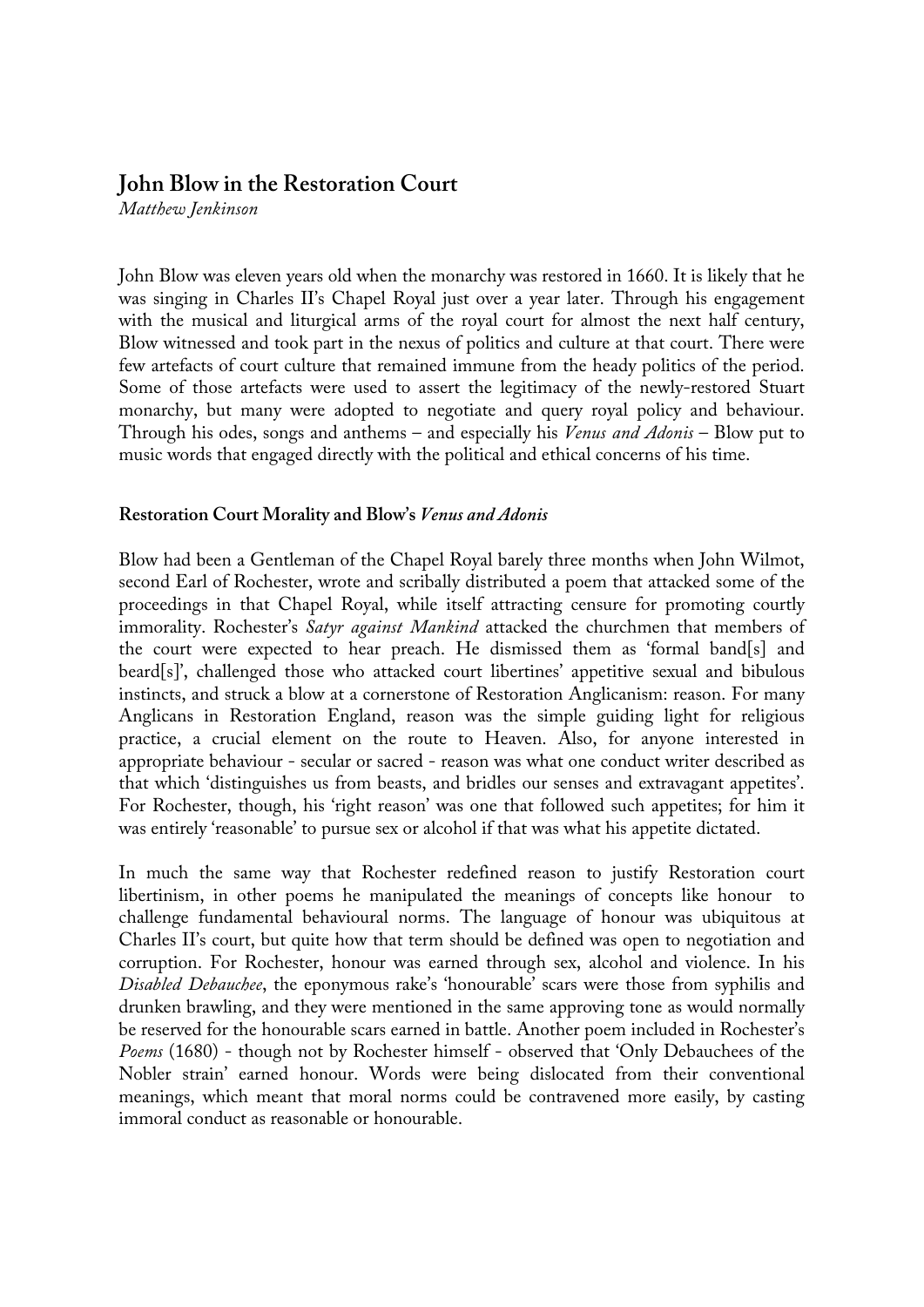This linguistic distortion may seem to be of limited importance, until it is considered that the libertine wrenching of words from their conventional meanings attracted considerable attention, and that it was happening at the royal court with the apparent consent of Charles II himself. The royal court was seen as a microcosm of the rest of the nation, and it was the common fountain from which the rest of the nation drank. Libertines like Rochester and his coterie poisoned that fountain, and it seemed that normally immoral behaviour was licensed by its approval at the highest levels. Rochester is famous for being banished from court after accidentally handing a scurrilous lampoon to the king, but for the first twenty years of his reign Charles II was more indulgent than he was censorious. Rochester drunkenly destroyed Charles's sun dial in June 1675, for example, yet the king was content to put aside over  $\text{\pounds}300$  for improvements to the wit's lodgings the following summer. Indeed, that same summer Rochester and his drunken companions were implicated in the death of Captain Downs at Epsom. It was rumoured that Rochester was to be tried for murder; in reality, he was recalled to court within a matter of months.

Charles II's household ordinances were aimed 'To the intent that good Government and Order may be established in Our Court which from thence may spread … through all parts of Our Kingdoms'. A well-governed and orderly court should, in theory, have led to a wellgoverned and orderly nation. But there was a wild discrepancy between this ideal and the reality of Charles's court. For commentators, both inside and outside the court, the natural and military disasters, political and religious difficulties of Restoration Britain, could in part be blamed on the immorality of those at court – and their father king – who were supposed to provide the lead for the rest of the nation. As the preacher William Cave told the court: 'Vice is never more fatally prosperous and successful than when it has the patronage of great examples to recommend it'. Right at the centre of power, seemingly with the king's endorsement, the cornerstones of morality and social stability were pulled away. If the court prescribed and legitimised behaviour for the rest of the nation, the consequences of Rochester's subversion of language, of honour and reason, were profound.

Restoration court dramatists, composers and musicians were sensitive to the moral, political and social chaos threatened by the ethically disordered court. John Crowne's Calisto, performed at court six years before Blow's *Venus and Adonis*, is replete with references to the dishonest dissembling nature of the quest for a lover. It is a play based on disguise: Jupiter is disguised as Diana and makes amorous advances towards Calisto; Calisto then shoots the real Diana, whom she believes to be Jupiter. The Restoration court had reflected back to them Jupiter's predatory mind games, which disrupted conventional notions of virtue and led to the young female characters' distressed confusion as to what was really true and to be believed. Jupiter boasts that he can 'make Vertue Vice'; Diana asks whether 'Vice [has] grown Virtue?'; Nyphe wonders whether there are such things now as 'Truth and Falshood'. Calisto stands amidst this ethical chaos in what she calls a 'horrid dream'. Indeed, her psychological turmoil is similar to that experienced by any lady at court who witnessed Rochester's and the wits' intelligent subversion of the language of virtue, honour and reason.

Blow's *Venus and Adonis* similarly reflected the questionable ethics of Restoration courtiers. Cupid's reflection that 'Courtiers, there is no faith in you, | You change as often as you can', is a direct reaction to Charles II, Rochester, and those courtiers who excelled in dissimulation. Cupid summarises: 'At court I find constant and true | Only an aged lord or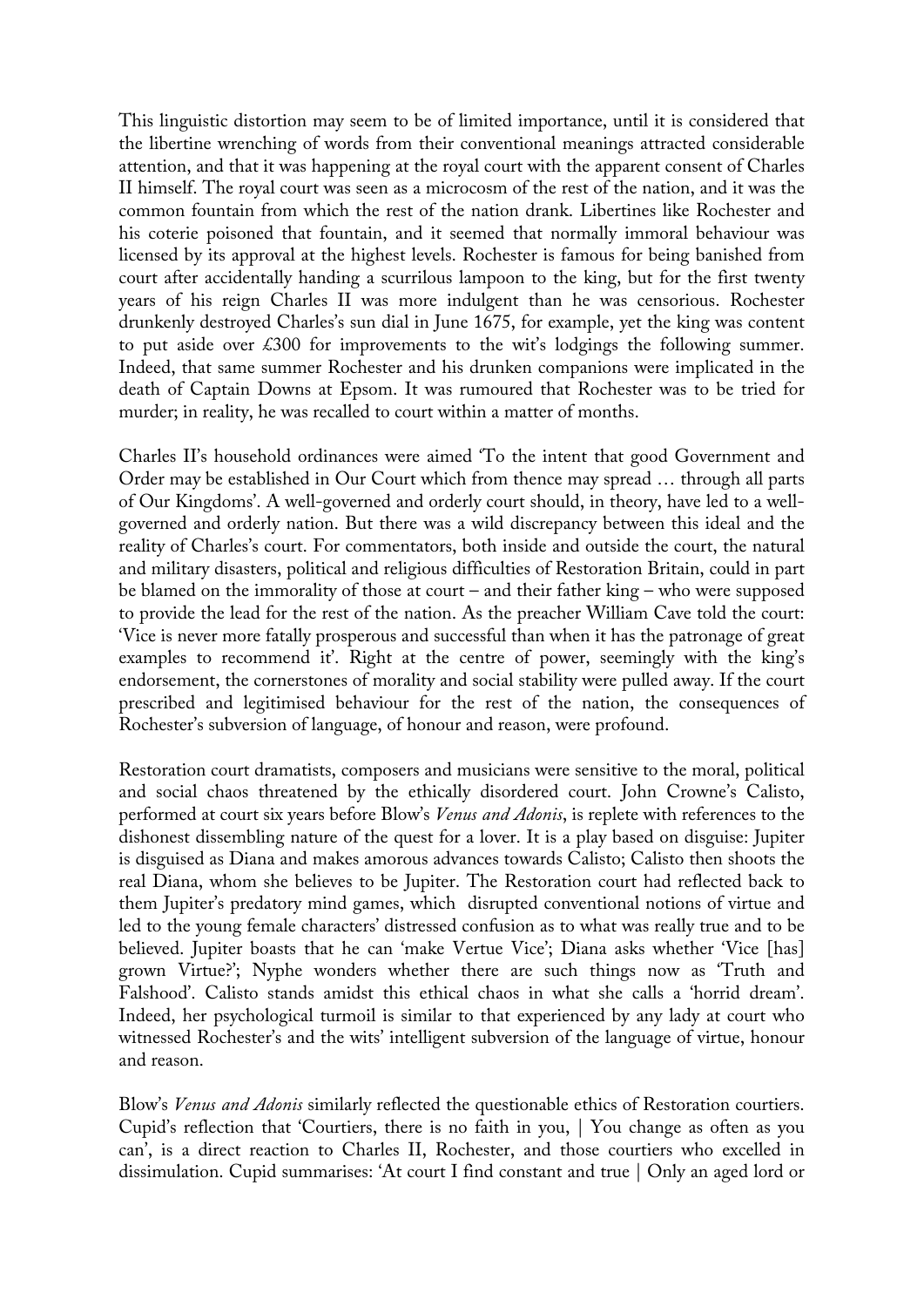two'. Blow would have witnessed this all himself, of course, from his positions in the Chapel Royal. It is perhaps an in-joke that *Venus and Adonis* features a spelling lesson, just as Blow would have taught the children of the Chapel Royal after his appointment as Master of the Children, succeeding Pelham Humfrey in 1674. It is no accident that in this little Cupids' lesson, they are taught to spell 'mercenary', rather than – say – 'honourable'.

The pastoral scene of *Venus and Adonis* acts as a foil to two decades of the unstable and dangerous 'romantic' atmosphere of the Restoration court. As *Calisto* showed us, Restoration courtiers had taken the cynicism and dissimulation of the council chamber to the rural groves, in which ladies-in-waiting were meant to be wooed, not tricked and trapped. The resultant events are not as turbulent in *Venus* as they are in *Calisto*, but they are still destructive. There is no happily-ever-after for the lovers. If anything, Adonis dies precisely because he follows the instructions of the woman with whom he is infatuated. He joins the hunt that will lead to his death because Venus persuades him to. She persuades him not by appeal to martial honour or aggressive masculinity, but by claiming his absence will 'kindle new desire'. The result is the opera's dirge-like conclusion as Adonis dies, gored by a boar. This is hardly an advert for being motivated by sexual desire.

## **The Politics of Songs, Odes and Anthems**

By the time *Venus and Adonis* was performed, Blow had already composed in excess of thirty anthems for the court; he had also been composing odes for special court occasions for over a decade. As with *Venus and Adonis*, the words that accompanied these compositions engaged with the tumultuous politics of Blow's lifetime. He began writing new year odes for the court in 1678, around the same time that (false) allegations surfaced that there was a 'Popish Plot' to assassinate Charles II and put his Catholic brother, James, Duke of York, on the throne. The anti-Catholic hysteria that followed must be viewed in the context of the intense fear of the Roman faith provoked by memories of Marian persecutions of Protestants in the 1550s, the Spanish Armada, and the Gunpowder Plot. Subsequent moves to exclude James from the succession were brought to an abrupt halt in 1681 when Charles summoned parliament to Oxford, then dissolved it. Blow's court ode at the end of that year reflected on this 'Exclusion Crisis', noting 'Tumultuous Tribes' and confidently asserting that 'Propitious winds bear all our Griefs away / And peace clears up the troubled day'. There was no mention here of the political parties that grew during the crisis - Whigs in favour of James's exclusion and Tories against it - nor that the Whigs did not just automatically disappear because Charles had dissolved parliament.

The misplaced confidence of the ode's assertion was demonstrated dramatically just two years later. In 1683 the royal brothers were the targets of the 'Rye House Plot'. They were to be assassinated as they travelled back to London from Cambridgeshire after watching the horse racing. A fire at Newmarket prompted Charles and James to return early to Whitehall, however, and the plot came to nothing. Nonetheless, many of the conspirators were caught and executed. On the Sunday between the plotters' convictions and their executions, 18 July 1683, Blow's symphony anthem carried apposite words from Psalm 64, vv. 1-9: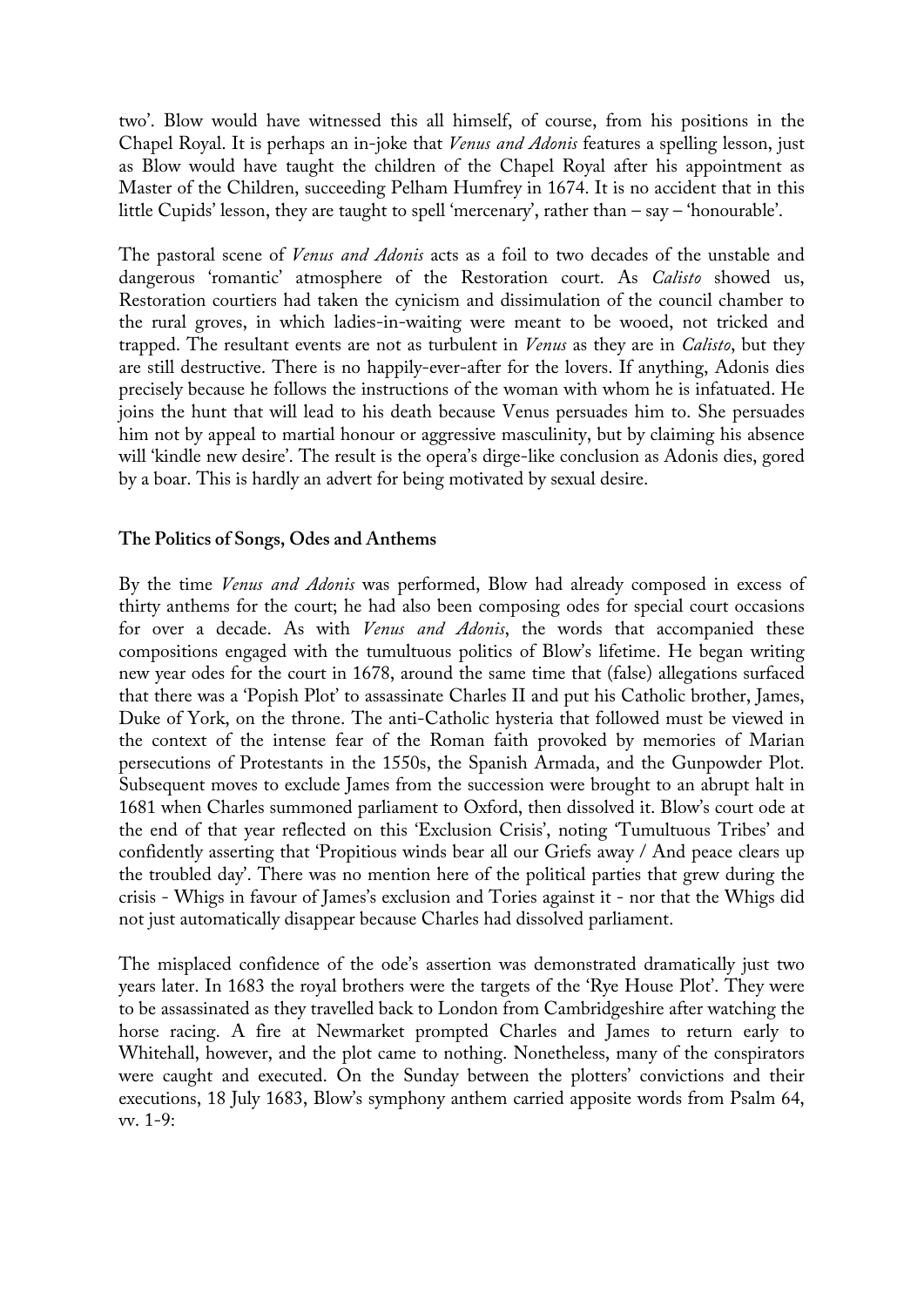Hear my voice, O God, in my prayer; preserve my life from fear of the enemy.

- Hide me from the gathering together of the froward, and from the insurrection of wicked doers;
- Who have whet their tongue like a sword, and shoot out their arrows, even bitter words;
- That they may privily shoot at him that is perfect: suddenly do they hit him, and fear not.
- They encourage themselves in mischief, and commune among themselves, how they may lay snares; and say, that no man shall see them.
- They imagine wickedness, that they keep secret among themselves, every man in the deep of his heart.
- But God shall suddenly shoot at them with a swift arrow, that they shall be wounded.
- Yea, their own tongues shall make them fall; insomuch that whoso seeth them shall laugh them to scorn.
- And all men that see it shall say, This hath God done; for they shall perceive that it is his work.

The texts that Blow was setting to music tended, on the surface, to be mindlessly loyal to the king. They have therefore generally been given short shrift by commentators who prefer to deal with more subtle and complex lyrics, or who would rather just listen to the music. Yet the texts set by Blow betray political anxieties in a number of ways; they were not just unthinking propaganda. That loyalist texts had to be written, or selected, was a tacit admission that Charles II's kingdoms were bitterly politically divided. They had to challenge allegations that were made against the Stuarts: Charles I previously and Charles II now. One was the dynasty's alleged disregard for the law. So Blow set to music Tom D'Urfey's 'Song in the Royallist', in which the association between the Stuart monarchy and the law was underlined: 'then let 'em be confounded, confounded, confounded, / and so may every Round head, / that stands not up for King and Laws.' Blow even put to music some paraphrased advice given to Charles II by his father in *Eikon Basilike* (1648):

To be Charles the good Is more honor than Charles the great. But to be both like you, This is alone compleat.

Aside from the somewhat empty and unconvincing claims for Charles II's greatness, Blow's ode adopted a word that became particularly politically charged after the Restoration: 'good'.

'Charles the good' was interpreted by many to mean 'Charles the merciful'. At the Restoration he had, through political necessity, forgiven many of those who had fought against the Stuarts in the civil wars or who had enthusiastically administered the Interregnum. As we have seen, Charles was also generally indulgent of immoral and deceitful courtiers. After two decades of his reign, then, with its combination of military and natural disasters, and increasingly entrenched political divisions, some commentators pointed the blame towards the king himself. He had allowed his enemies to thrive, when - some argued - they should have been destroyed, and he had provoked the opprobrium of God and subjects by patronising courtly immorality. To be called 'Charles the good' was not necessarily a compliment.